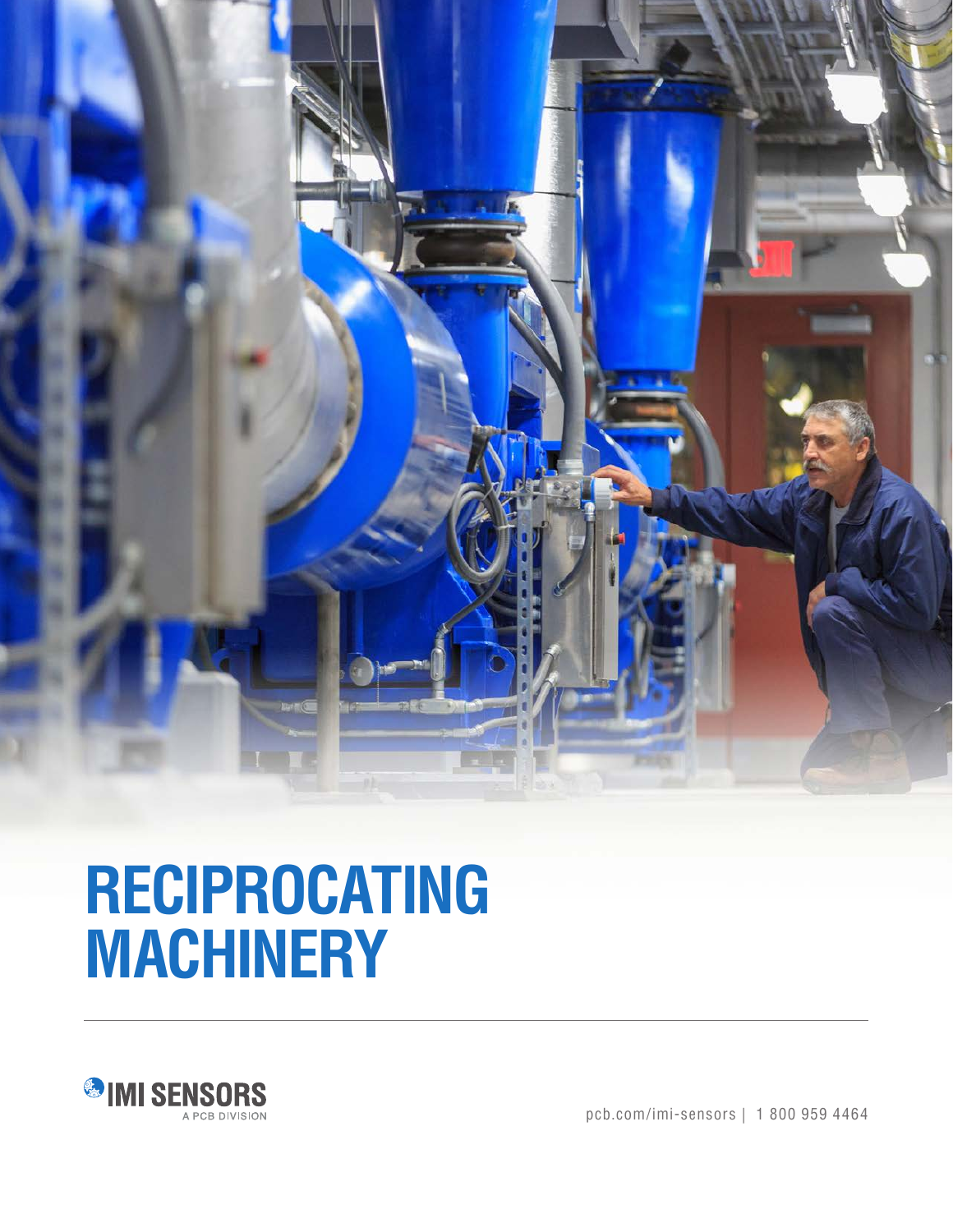

## **RECIPROCATING MACHINERY**

Years of frustrating unanticipated reciprocating compressor failures have lead to the development of the IMI® Reciprocating Machinery Protector (RMP). IMI developed the RMP product line to detect impacts caused by looseness of internal parts. Depending on the amplitude of the impact and how many times the impact occurs within a specified time window, the appropriate 4-20 mA signal is provided. The industry leading USB programming capability makes it easy to match the RMP to any reciprocating application. For properly running machinery, the IMI® RMP allows you to trend peak acceleration data.

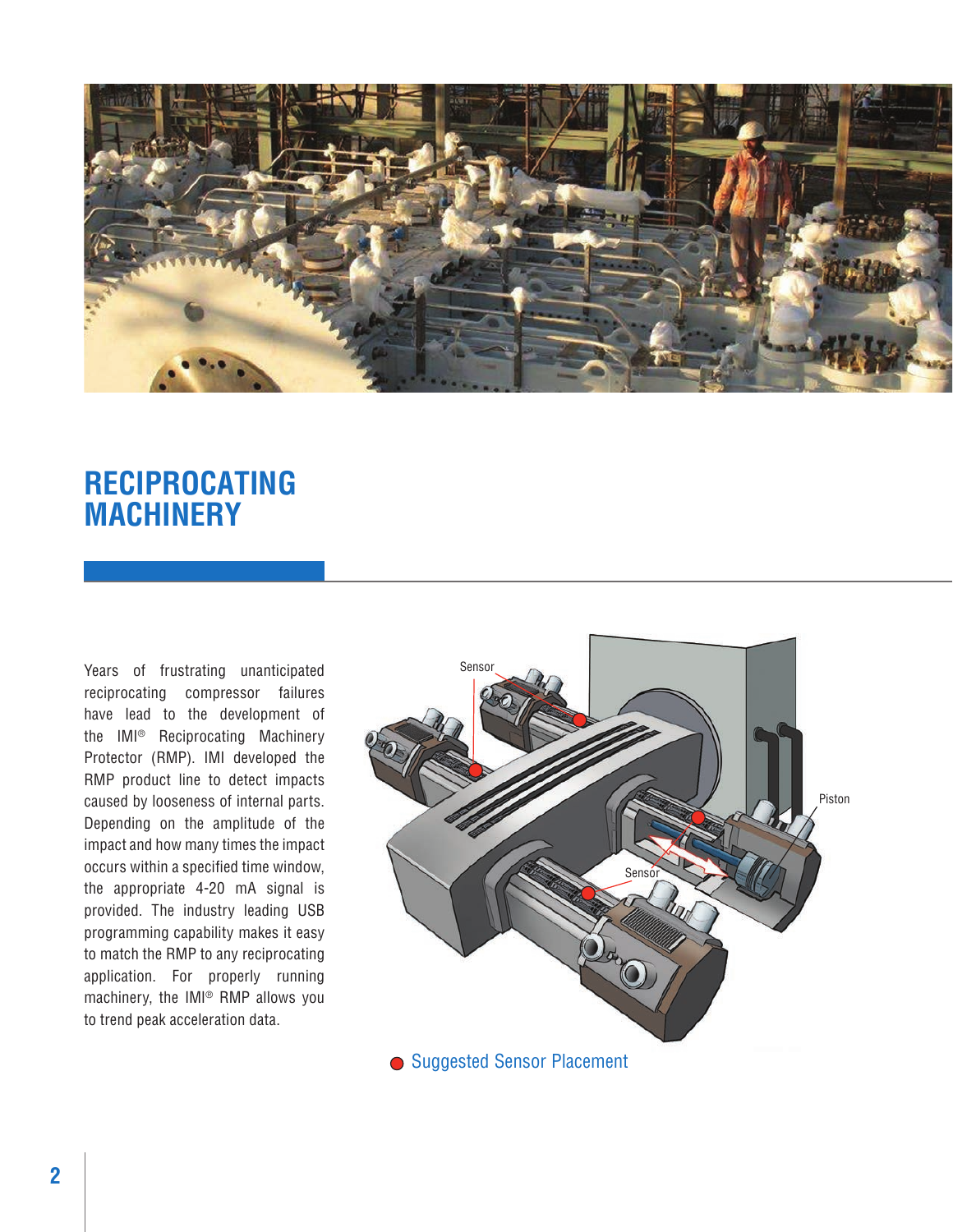$C \in$ ®.

 $\langle \epsilon_{\mathbf{x}} \rangle$ 



### **CERAMIC SHEAR ICP® ACCELEROMETER**

SERIES EX622BO1

- Sensitivity:  $(\pm 5\%)$  100 mV/g (10.2 mV/(m/s<sup>2</sup>))
- Frequency Range: (±3dB) 12 to 900000 cpm (0.2 to 15000 Hz)
- Sensing Element: Ceramic
- Measurement Range: ±50 g (±490 m/s<sup>2</sup>)
- Weight: 3.3 oz (94 gm)

**4-20 MA PRESSURE SENSOR** SERIES 1503

 $C \in$ 

®

- Mounts on the compressor
- Withstands sour gas environments
- 1/2" NPT fitting

USBE PROGRAMMABLE





#### **RECIPROCATING MACHINERY PROTECTOR**

MODEL 649A01

- Detects faults / mechanical looseness in reciprocating compressors
- Outperforms impact transmitters
- Continuous trending, with alarm & alert levels for early warning



- Customize settings on your USB programmable sensor
- Kit includes CD-ROM software & cable adapters